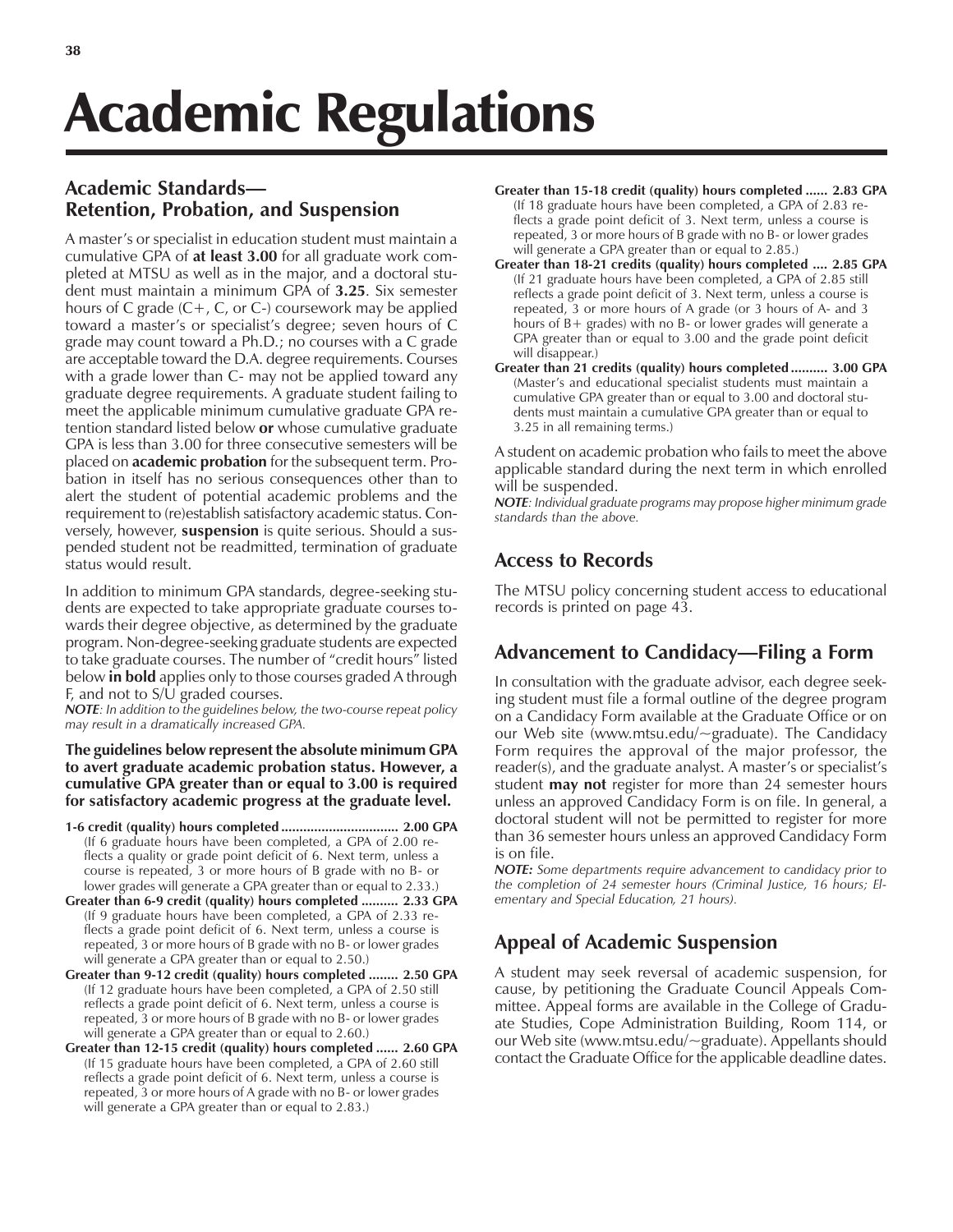## **Appeals, Other**

Graduate students have the right to appeal **for cause** any decision affecting their academic standing as a graduate student. **Cause** excludes grade appeals, which are under the purview of the MTSU Grade Appeal Committee. The Appeal Advisory Committee of the Graduate Council is an ad hoc committee reporting to the dean of the College of Graduate Studies. The committee is convened at the discretion of the dean of the College of Graduate Studies.

The Graduate Council and the College of Graduate Studies have approved in principle the document *Appeal Advisory Committee of the Graduate Council.* Copies of this document are made available to all graduate students at the Graduate Student Orientation and are also available in the College of Graduate Studies, Cope Administration Building, Room 114.

## **Candidacy—Changing a Form**

Changes in degree programs are permitted upon proper filing and approval of a Change in Candidacy Form, which is available at the Graduate Office.

## **Classes—Adding, Dropping, or Changing Sections**

The procedures and deadlines to drop, add, or change a class are listed in the appropriate class schedule book.

## **Classes—Cancellation of Scheduled Classes**

The minimum enrollment requirement is ten students for upper-division and 5000-level graduate classes; eight students for 6000-level classes; and four enrollees for 7000 level classes (excluding graduate research courses). Any class may be canceled if the number of enrollees is deemed insufficient; however, no scheduled class may be discontinued without the approval of the dean of the undergraduate college in which the course is offered.

### **Examinations-Comprehensive (for Specialist's and Masterís students; also see Glossary)**

This examination is scheduled by each department during the time period designated by the Graduate Office. Normally, the comprehensive examination may be taken no more than twice, and failure to pass the comprehensive on the second attempt terminates one's degree program. Any exception to this "twice-only" rule must be recommended by the graduate program and approved by the dean of the College of Graduate Studies.

# **Examinations—Qualifying**

Please see the section under Doctor of Arts Degree, Doctor of Philosophy Degree, and/or the Glossary.

## **Examinations-Other**

Any graduate student may be required to take one or more additional tests designed to measure general educational achievement and/or achievement in selected major areas.

Graduate credit may not be earned by CLEP or Special Examination.

## **Grades—Grading System**

The following notations are used by faculty of the University to indicate the quality of the work performed by students taking graduate courses:

A, A- $B+$ ,  $B$ ,  $B-$ C+, C, C-D+, D, D-F

#### **Grades That Do Not Influence Grade Point Average**

W - Withdrawal NC - No credit (audit) I - Incomplete S - Satisfactory U - Unsatisfactory P - Pass

The P/F grade is given only in those courses with prior approval to use pass/fail grading. Courses may be taught on a pass/fail basis only after approval of the Graduate Council. Course descriptions state if pass/fail grading applies.

Pass or Satisfactory/Unsatisfactory grades are **not** used in determining the grade point average. However, they do count toward graduation credit requirements and are treated in every other respect as being equivalent to traditionally graded courses.

The grade I indicates that the student has not completed all course requirements due to illness or other uncontrollable circumstances, especially those which may occur toward the close of the term. Mere failure to make up work or turn in required work on time does not provide a basis for the grade of I unless the extenuating circumstances noted above are acceptable to the instructor. When a student fails to appear for a final examination without known cause, the grade to be reported should be determined as follows: If the student has done satisfactory work to that point, the grade I may be reported on the assumption that the student was ill or will otherwise present sufficient reason for official excuse; if the student has attended irregularly and has not done satisfactory work to that point, the grade F should be reported.

The "incomplete" must be removed during the succeeding semester, excluding summer. Otherwise, it converts to a grade of F. A student should not make up the "incomplete" by registering and paying again for the same course. The I grade carries no value until converted to a final grade.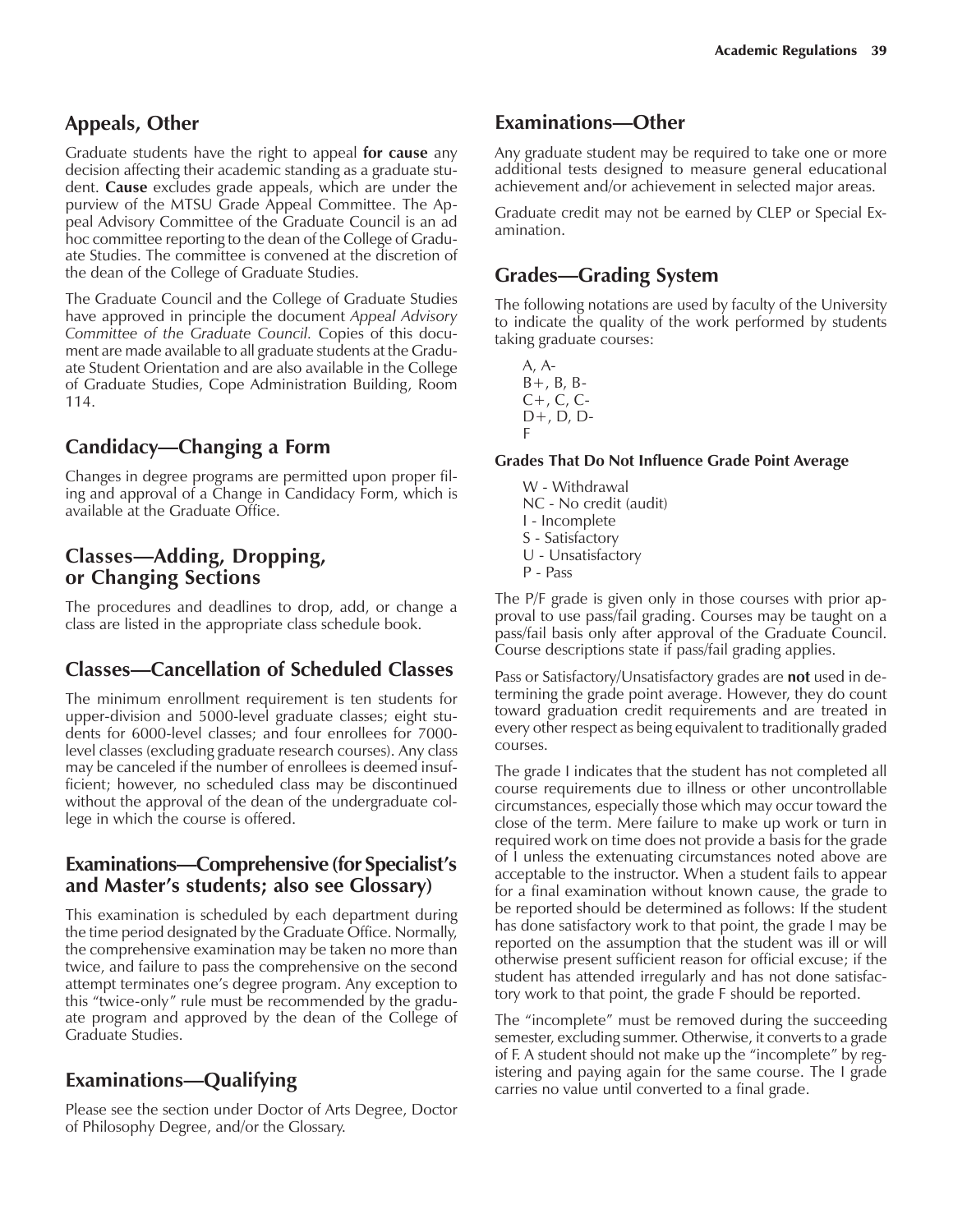# **Grades—Appeal of Course Grades**

#### **Level One**

- 1. Student appeals concerning a course grade should be resolved by conference between the student and the faculty member who assigned the grade. The appeal must occur within forty (40) days of the graduation date for each term.
- 2. In the event of an impasse between the student and the faculty member, a student with an appeal of a grade shall discuss it with the department chair within ten (10) days of the conference with the involved faculty member. The department chair shall investigate the circumstances, record his/her findings, and send a copy to the student and the faculty member within ten (10) days of the notification of impasse. Although the department chair does not have the power to change the grade, he/she will make a recommendation concerning the appeal. These findings will become a part of the appeals record.

#### **Level Two**

- 1. If the student is not satisfied, he/she may, within fifteen (15) days following receipt of the department chair's recommendation, refer the appeal plus all relevant data including stated reasons why he/she believes the appeal has thus far not been satisfied. The associate provost shall select a college committee to hear the appeal and transmit the appeal documents to the committee chair or to the office of the dean of the college which houses the selected appeals committee.
- 2. The committee hearing the appeal will receive documents and testimony regarding the circumstances, will record its findings, and shall render a decision. Notification of the committee's decision will be made to the student, faculty member, department chair, college dean, associate provost for Academic Affairs, and the director of Records.
- 3. The decision of the committee hearing the appeal will be final concerning the grade in question.

*NOTE: In cases where the department chair is the person against whom the complaint is lodged, then the dean in whose college the department is located shall assume the duties of the chair in the investigation and decision making.*

#### **Miscellaneous**

- 1. The number of days indicated at each level above shall be considered the maximum, but every effort should be made to expedite the process.
- 2. The failure of the student to proceed from one level of the appeal procedure to the next level within the prescribed time limits shall be deemed to be an acceptance of the recommendations and/or decision previously rendered. All further considerations and proceedings regarding that particular appeal shall cease at that point.
- 3. A grade appeal may be withdrawn at any level without prejudice.
- 4. All appeal proceedings shall be kept as confidential as may be appropriate at each level.
- 5. A grade appeals committee shall have reasonable access to all official records for information necessary to the determination of a recommendation.

## **Grades—Grade Point Average (Quality Credits)**

Grade points are numerical values assigned to letter grades in order to provide a basis for quantitative determination of grade (quality) point averages. The four-point system with pluses and minuses is used.

The following system is used in determining grade point average:

| Grade |     | Grade Points |
|-------|-----|--------------|
| A     | =   | 4.00         |
| A-    |     | 3.67         |
| B+    | ═   | 3.33         |
| B     | $=$ | 3.00         |
| В-    | ═   | 2.67         |
| $C+$  | $=$ | 2.33         |
| С     | ᆖ   | 2.00         |
| $C -$ | $=$ | 1.67         |
| D+    | =   | 1.33         |
| D     | =   | 1.00         |
| D-    |     | 0.67         |
| F     |     | 0.00         |
|       |     |              |

The scholastic standing of a student is expressed in terms of grade point average (GPA). A GPA is the total number of grade points divided by the total number of credit hours (exclusive of P, S, and U credit hours) at Middle Tennessee State University, plus any transferred course work. For a grade of F, the credit hours count, but zero grade points are earned.

# **Grades by WebMT**

**To access your grades online go to PipelineMT** at www.mtsu.edu. Once logged in **PipelineMT** select **WebMT,** then **Student and Financial Aid** and then select the **Grades** link.

If you owe a student account balance which prevents release of your grades, WebMT will provide an option to allow you to pay your current term balance by credit card or check card (VISA or MasterCard) so that you can view your grades.

**Grade reports are mailed only upon request.** A printed copy of the current term grade report may be requested by selecting the appropriate option on WebMT. This option is available for approximately ten days after final exams each term. Once the option to request a grade report is no longer available, instructions will be given for requesting a complete transcript. If a printed grade report is requested, it will be mailed to the permanent address unless a different address has been designated for mailing grade reports. Instructions for requesting a transcript are available on WebMT.

## **Intent to Graduate**

An Intent to Graduate Form, available at the Graduate Office, must be filed by the student by the second week of the semester in which the student plans to graduate or no later than the end of the first week of Summer Session II (for August graduation).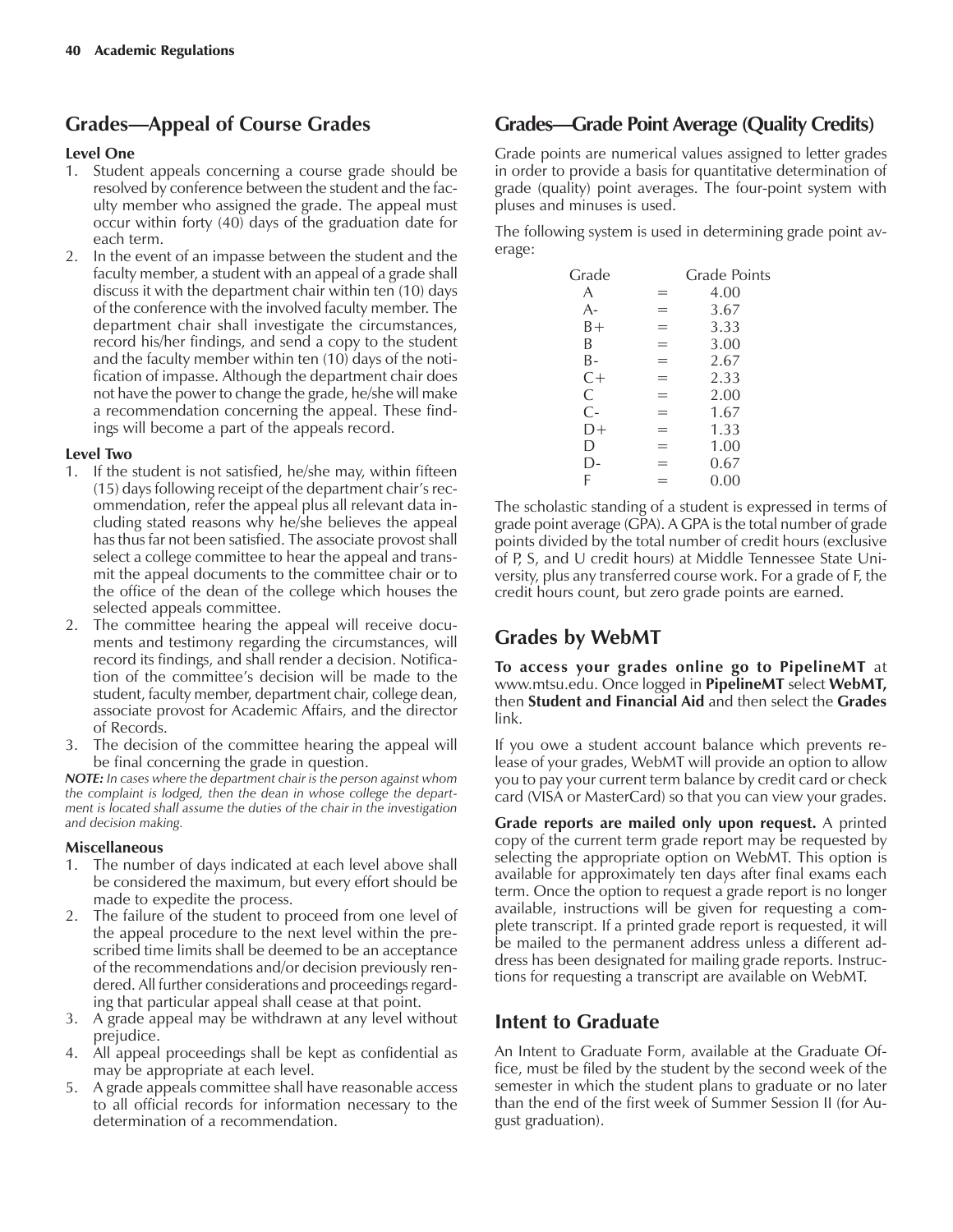## **Prerequisites**

The prerequisite for the graduate major is an undergraduate minor or its equivalent and/or the recommendation of the department chair. The prerequisite for the graduate minor is 12 semester hours of undergraduate coursework in that area or its equivalent and/or the recommendation of the department chair or delegate. If prerequisite coursework is marginally deficient, the student may be admitted to the College of Graduate Studies to make up the deficiencies concomitantly while taking graduate courses. Prerequisite courses do not apply toward meeting graduate program requirements.

## **Repeated Courses**

A graduate student may repeat graduate courses in which a grade lower than B- was earned. However, there are certain restrictions and limitations. A **maximum of two courses**, not to exceed eight credits combined, may be repeated for a **grade change**, i.e., the grade in the second attempt **replaces** the grade in the first attempt. If a **third** or **subsequent** course is repeated by the student, there will be **no grade replacement**; i.e., **all attempts** will be used in the grade point average calculation. All attempts are recorded on the transcript.

Graduate students may not repeat a course in which they have previously earned the grade of A or B without written approval from the graduate advisor and dean of the College of Graduate Studies. If granted, both the original and repeated grades will count in the GPA calculation.

# **Student Load**

A student's enrollment status is determined by the number of credit hours taken per term according to the following:

Full-time - 9 graduate hours Three-quarter time - 7 graduate hours One-half time - 5 graduate hours

Graduate students are limited to a maximum of 12 graduate hours per semester. If an exception is requested, overload forms must be signed by the graduate advisor and the dean of the College of Graduate Studies. Full-time status for students holding graduate assistantships is six (6) graduate semester hours. (This is not applicable to students receiving veterans benefits.)

# **Teacher Licensure**

All applications for professional teaching licenses in Tennessee must be filed with the dean of the College of Education and Behavioral Science who is responsible for recommending each applicant from this University. All applicants for teacher licensing should furnish the Tennessee State Department of Education a report of scores attained on the Core Battery Tests of the National Teacher Examinations. A copy of the scores should be sent to the Office of the Dean, College of Education and Behavioral Science. MTSU verification of the scores will be forwarded with the Application for Licensure.

## **Post-Baccalaureate Teacher Education Program**

The post-baccalaureate teacher education program is designed for individuals who have completed baccalaureate degrees but who did not complete teacher preparation. The College of Education and Behavioral Science requires candidates to address any course and program deficiencies in their undergraduate education to ensure the attainment of the knowledge and skills required in general education, professional education, and the major for the teaching field. Additional coursework and program requirements will be determined by the teacher licensure analyst. Transcript analysis forms for the post-baccalaureate program are available in the McWherter Learning Resources Center 173.

Post-baccalaureate students must also make formal application for admission to the teacher education program. Admission to teacher education is a prerequisite to enrollment in upper-division courses in Elementary Education (ELED), Reading (READ), Special Education (SPED) (except SPED 3010), Foundations of Education (FOED), or Youth Education (YOED).

# **Time Limits**

Students have six years after the date they matriculate to complete the requirements for a master's or specialist's degree. There is a ten-year time limit, after matriculation, to complete all requirements for the doctoral degree. Exceptions to these time limitations, for good cause, will be considered by the dean of the College of Graduate Studies when recommended by the graduate advisor and department chair.

## **Transcripts**

Student and official copies of a student's record are furnished free of charge upon written request by the student. No transcript will be provided for a student who has any financial indebtedness to the University or who has not completed admission procedures. Official transcripts from other institutions must be obtained directly from those institutions.

# **Transfer Credit**

In general, only coursework taken while in graduate status, prior to attending MTSU, will be transferred and only if those courses were not used in partial satisfaction of degree requirements at the previous university. Coursework transferred or accepted for credit toward a graduate degree **must** represent graduate coursework relevant to the degree, with course content and level of instruction resulting in student competencies at least equivalent to those of students enrolled in the institutionís own graduate degree programs. Transfer credit requires the recommendation of the graduate advisor and approval of the dean of the College of Graduate Studies. Transfer courses with grades below B- will not be accepted for credit in the M.B.A. and M.S. in Accounting and Information Systems degree programs.